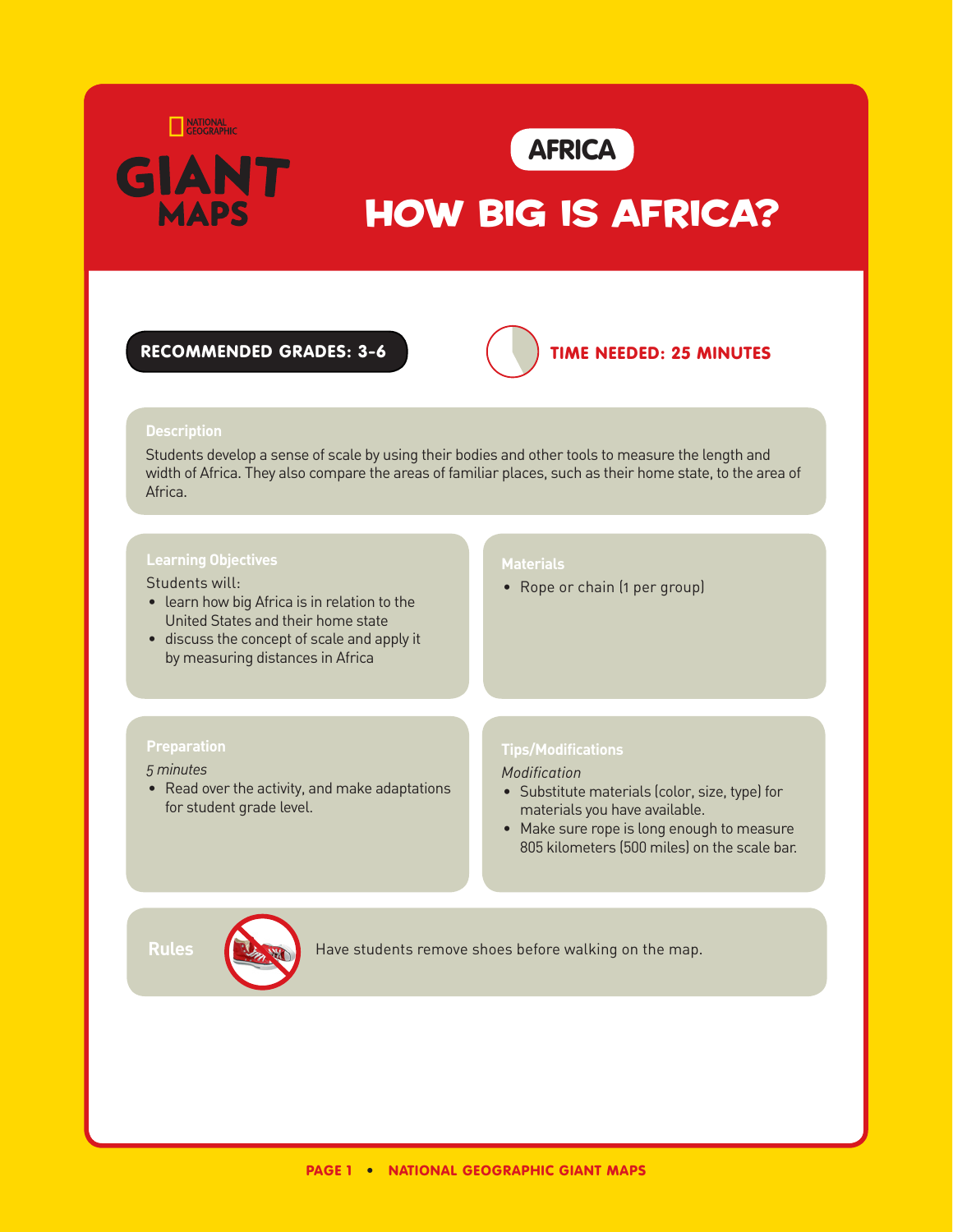# **DIRECTIONS**

- 1. Ask students: *Is Africa taller than it is wide or wider than it is tall?* Let's find out!
- 2. Select a few students to lie on their backs, head to toe, across Africa along its widest area (from the coast of Gambia in West Africa to the coast of Somalia on the East African "horn").
- 3. Select another group of students to do the same from the southernmost coast of South Africa to the northernmost coast in Tunisia. How many students "tall" is Africa? How many students "wide" is Africa? [It is usually about the same, depending on the height of the students chosen.]
- 4. To get an exact measure of these distances, have students use the scale bar on the map and measure out 805 kilometers (500 miles) on the rope. Assign some groups of students to measure the east/west distance and other small groups to measure the north/south distance. Multiple groups of students should do this and compare results. Compare the two distances. [They are similar.]

See how close students come to the actual distances. [The east/west distance from the coast of Gambia to the coast of Somalia is approximately 7,491 kilometers (4,655 miles). The north/ south distance from the coast of Tunisia to the tip of South Africa is approximately 8,029 kilometers (4,989 miles)—only 538 kilometers (334 miles) difference.]

Share these comparisons with students:

- The distance from New York City to Los Angeles, California, is approximately 4,480 kilometers (2,800 miles).
- •   The total area of Africa is 30.4 million square kilometers (11.7 million square miles).
- •   The total area of the United States (including Alaska and Hawaii) is 9.6 million square kilometers (3.8 million square miles). Africa is more than three times the size of the US. See the chart below to compare your home state's size with the continent of Africa and with its largest country, Algeria.

# Optional extension: 
How Big Is the Sahara?

- 1. Have all the students sit on the Sahara. This area is about equal in size to the contiguous United States. Notice how much more of Africa there is outside of the Sahara.
- 2. Use the table below to have students make predictions about how many times their state would fit into Algeria and how many times their state would fit into Africa.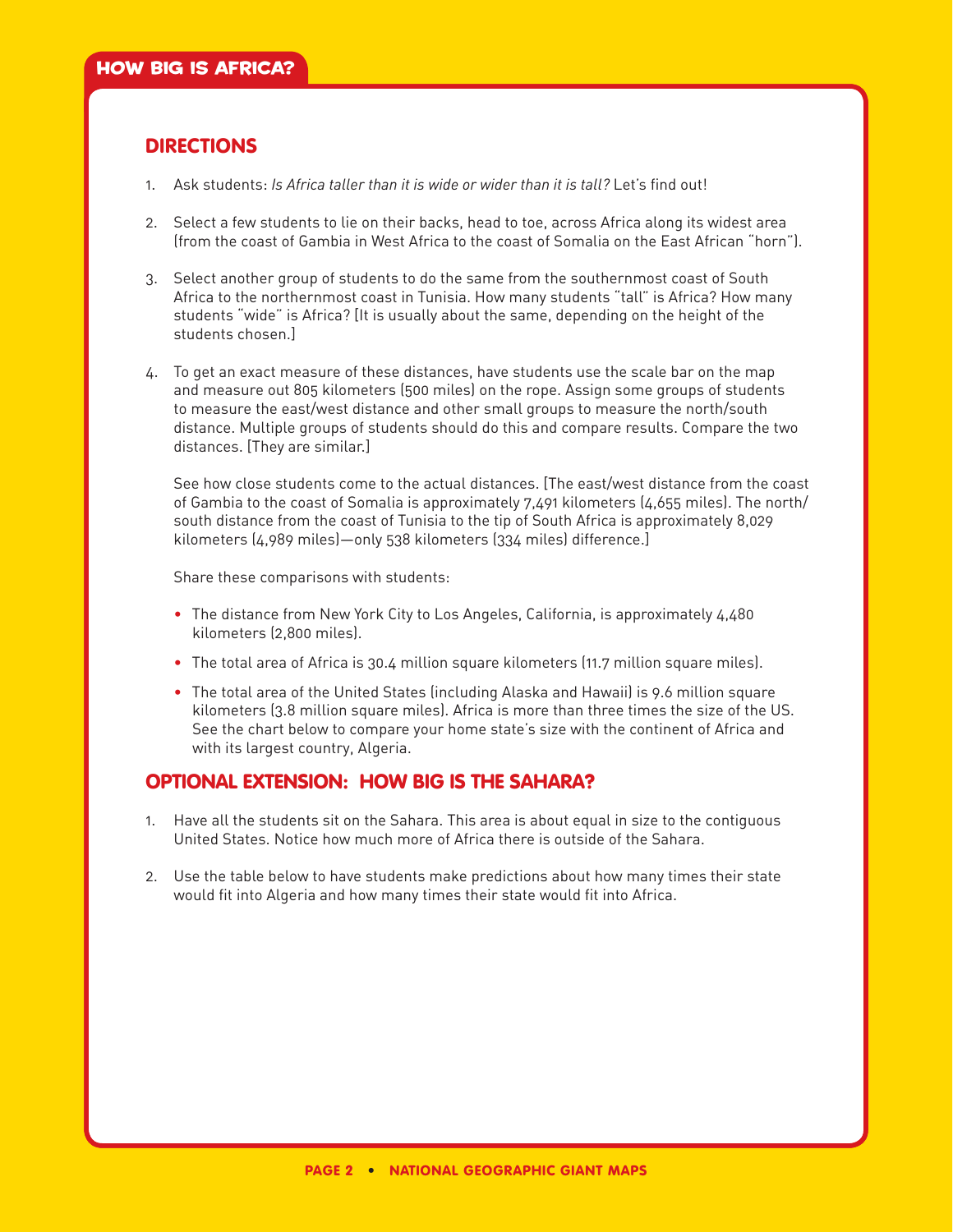| <b>State</b>                | Number of times you could<br>fit your state into Algeria: | Number of times you could<br>fit your state into Africa: |
|-----------------------------|-----------------------------------------------------------|----------------------------------------------------------|
| <b>Alabama</b>              | 18                                                        | 223                                                      |
| <b>Alaska</b>               | $\mathbf{1}$                                              | 18                                                       |
| <b>Arizona</b>              | 8                                                         | 103                                                      |
| <b>Arkansas</b>             | 17                                                        | 220                                                      |
| <b>California</b>           | 6                                                         | 71                                                       |
| <b>Colorado</b>             | $\circ$                                                   | 112                                                      |
| <b>Connecticut</b>          | 166                                                       | 2,110                                                    |
| <b>Delaware</b>             | 369                                                       | 4,699                                                    |
| <b>District of Columbia</b> | 13,523                                                    | 171,175                                                  |
| <b>Florida</b>              | 14                                                        | 178                                                      |
| Georgia                     | 15                                                        | 197                                                      |
| <b>Hawaii</b>               | 84                                                        | 1,070                                                    |
| <b>Idaho</b>                | $11$                                                      | 140                                                      |
| <b>Illinois</b>             | 16                                                        | 202                                                      |
| <b>Indiana</b>              | 25                                                        | 321                                                      |
| lowa                        | 16                                                        | 208                                                      |
| <b>Kansas</b>               | $11$                                                      | 142                                                      |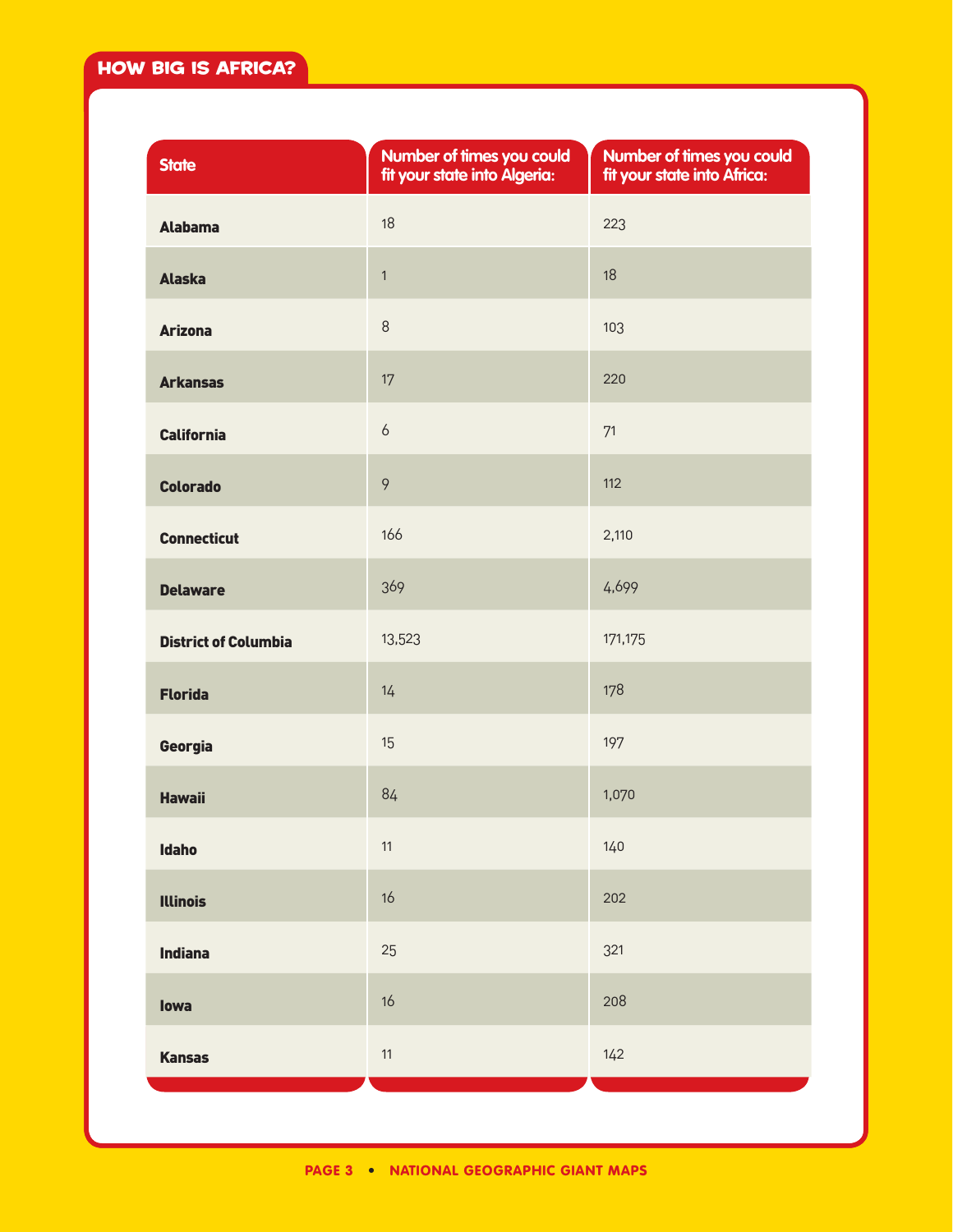| <b>State</b>          | Number of times you could<br>fit your state into Algeria: | Number of times you could<br>fit your state into Africa: |
|-----------------------|-----------------------------------------------------------|----------------------------------------------------------|
| <b>Kentucky</b>       | 22                                                        | 289                                                      |
| <b>Louisiana</b>      | 17                                                        | 226                                                      |
| <b>Maine</b>          | 26                                                        | 331                                                      |
| <b>Maryland</b>       | 74                                                        | 943                                                      |
| <b>Massachusetts</b>  | 87                                                        | 1,108                                                    |
| <b>Michigan</b>       | $\mathcal{P}$                                             | 121                                                      |
| <b>Minnesota</b>      | 10                                                        | 134                                                      |
| <b>Mississippi</b>    | 19                                                        | 242                                                      |
| <b>Missouri</b>       | 15                                                        | 168                                                      |
| <b>Montana</b>        | $\boldsymbol{6}$                                          | 80                                                       |
| <b>Nebraska</b>       | 12                                                        | 151                                                      |
| <b>Nevada</b>         | $\,8\,$                                                   | 106                                                      |
| <b>New Hampshire</b>  | 98                                                        | 1,251                                                    |
| <b>New Jersey</b>     | 105                                                       | 1,341                                                    |
| <b>New Mexico</b>     | $\sqrt{2}$                                                | 96                                                       |
| <b>New York</b>       | 17                                                        | 214                                                      |
| <b>North Carolina</b> | 17                                                        | 217                                                      |